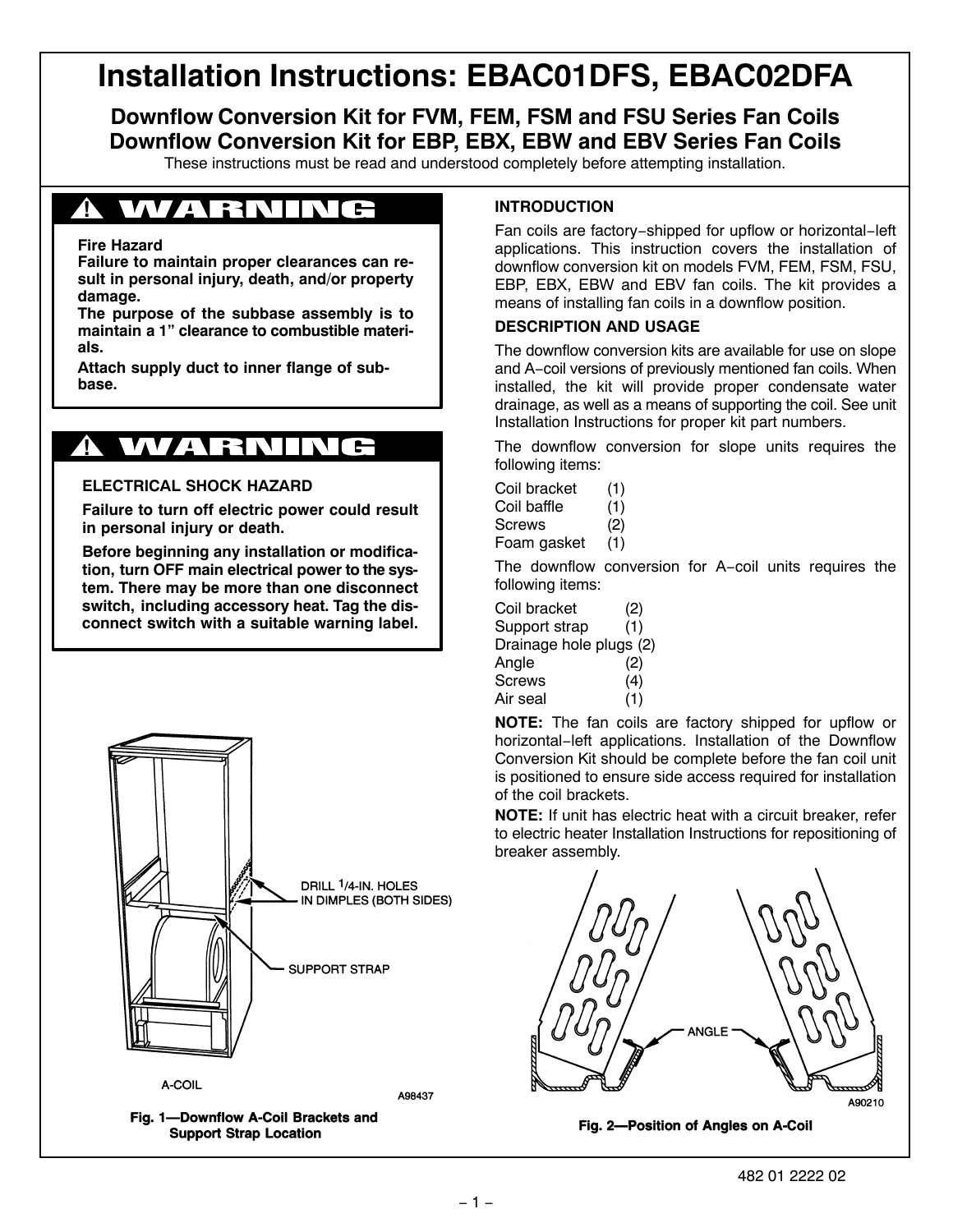### **INSTALLATION− A−COIL UNITS ONLY**

1.Remove all panels and expose blower and coil areas.

2.Remove any shipping clips securing coil.

3.Remove complete coil/drain pan assembly.

4.Remove and discard horizontal drain pan from coil assembly.

5.Drill four 1/4−in. holes (2 on each side) in fan coil casing at dimples provided. (See Fig. 1.)

6.Secure coil brackets (provided in kit) to casing sides. (See Fig. 1.)

7.Install support strap (provided in kit) across front of unit as follows:

a.Position flange on each end of strap between coil bracket and casing insulation. (See Fig. 1.)

b.Secure support strap ends to coil brackets. (See Fig. 1.)

8.Remove and discard 4 clips (on corners of coil) securing coil assembly to rails for upflow applications.

9. Remove and discard factory-shipped air seal and drain tube assembly. Install 1−piece sheet metal air seal assembly provided with kit.

10.Tilt coil assembly back and slide angles (provided in kit) over each inside wall of condensate pan. Pop−riveted flange of angles should extend toward coil. (See Fig. 2.)

11.With fan coil in downflow position, slide coil assembly into unit. (See Fig. 3.)

12.Reinstall all panels. Align holes in panels with tubing and condensate connections. Casing was designed to allow 180 degree rotation of coil access panel and fitting panel.

13.Install 2 plugs that have been provided onto doors to seal unit.

#### **INSTALLATION− SLOPE COIL UNITS ONLY**

1.Remove all panels and expose blower and coil areas.

2.Remove screw securing coil assembly to right side flange. Remove complete coil/drain pan assembly.

3.Drill two 1/4−in. holes in right side of casing at dimples provided (unit in upflow position).

4.Place fan coil unit in downflow position.

5.Secure coil bracket to left side of casing with 2 screws provided. (See Fig. 4.)

a.Remove top coil bracket from coil (2 screws).

b.Align holes in gasket with holes in top coil bracket.

c.Remove only half of the backing from the gasket.

d.Apply exposed half of foam gasket to under side of top coil bracket. (See Fig. 5.)

e.Remove remaining piece of backing from gasket and press gasket into place.

f.Replace top bracket onto coil. The 2 screws must engage the lanced holes.

6.Install remaining coil baffle at coil end opposite the coil headers. (See Fig. 6.)

a.Slide the longer flange of baffle between tube sheet and end of condensate pan. Be sure notch in baffle is fully seated below notch in tube sheet.

**NOTE:** The TXV sensing bulb must be insulated on slope coils in horizontal right and downflow applications. Failure to insulate bulb will result in performance loss.

7.Insulate TXV sensing bulb with cork tape or other permanent insulating material.

8.Invert coil assembly and slide it into unit with drain pan to left side of fan coil. Secure coil assembly with screws. (See Fig. 3.)

9.Reinstall fitting panel, blower panel, and coil access panel. Align holes in panels with tubing and condensate connections.



**SLOPE COIL** A-COIL Fig. 3-Completed Downflow Conversion